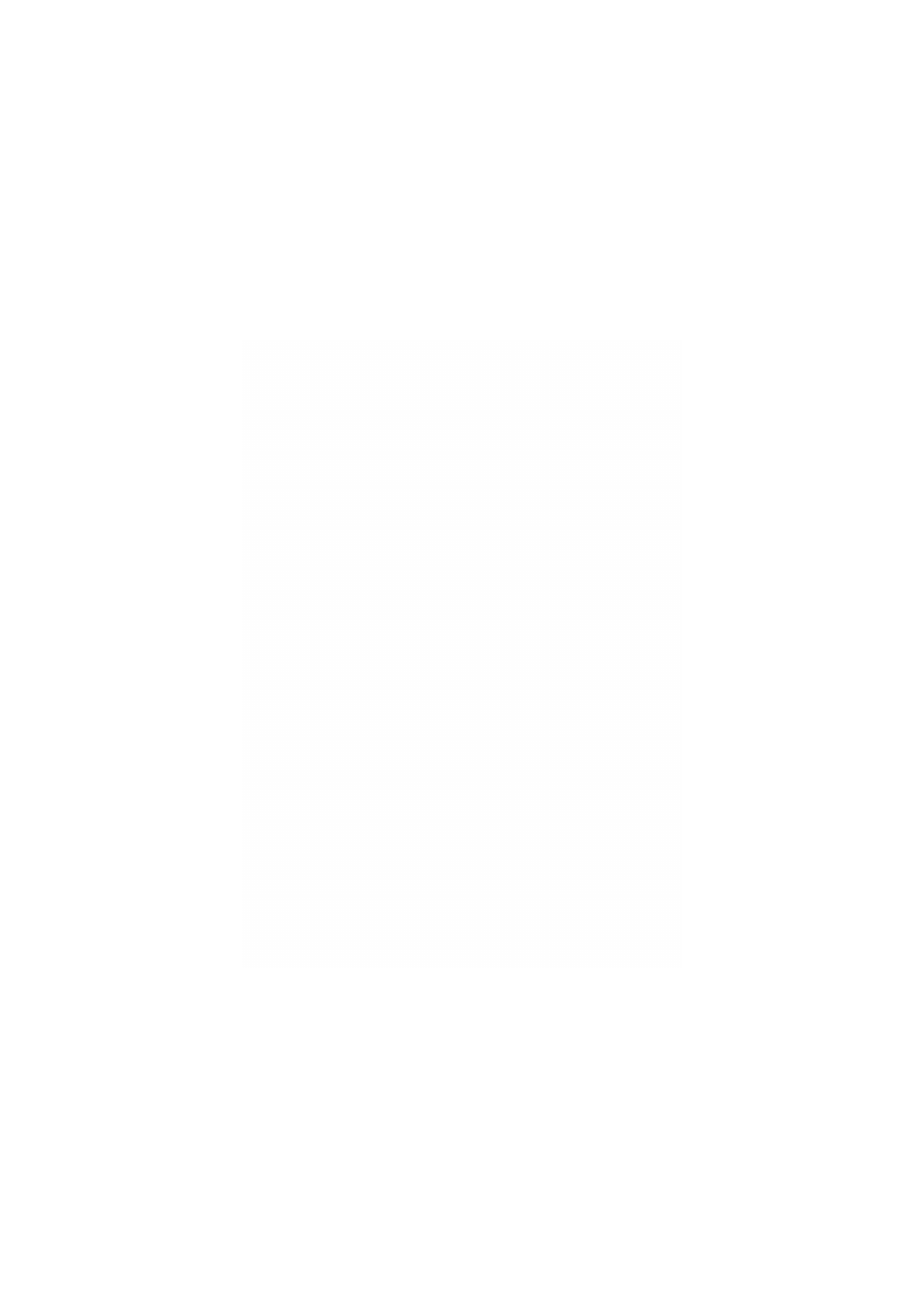Berichte aus der Volkswirtschaft

**Denis M. Sandy**

#### **Small and Medium Scale Enterprises Development**

A Strategy for Poverty Alleviation in Sierra Leone

D 46 (Diss. Universität Bremen)

Shaker Verlag Aachen 2003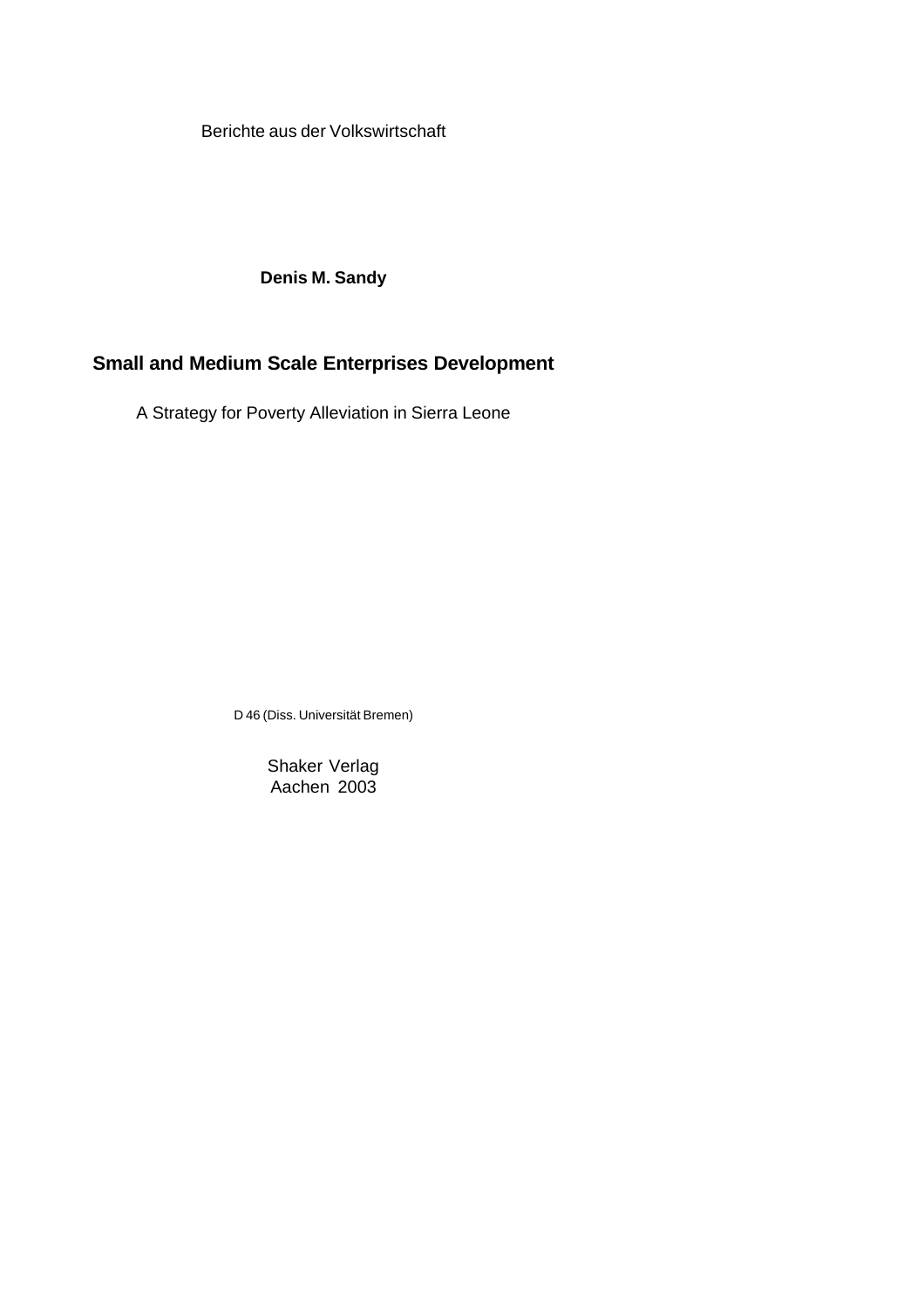#### **Bibliographic information published by Die Deutsche Bibliothek**

Die Deutsche Bibliothek lists this publication in the Deutsche Nationalbibliografie; detailed bibliographic data is available in the internet at http://dnb.ddb.de.

Zugl.: Bremen, Univ., Diss., 2003

Copyright Shaker Verlag 2003 All rights reserved. No part of this publication may be reproduced, stored in a retrieval system, or transmitted, in any form or by any means, electronic, mechanical, photocopying, recording or otherwise, without the prior permission of the publishers.

Printed in Germany.

ISBN 3-8322-1926-9 ISSN 0945-1048

Shaker Verlag GmbH • P.O. BOX 101818 • D-52018 Aachen Phone: 0049/2407/9596-0 • Telefax: 0049/2407/9596-9 Internet: www.shaker.de • eMail: info@shaker.de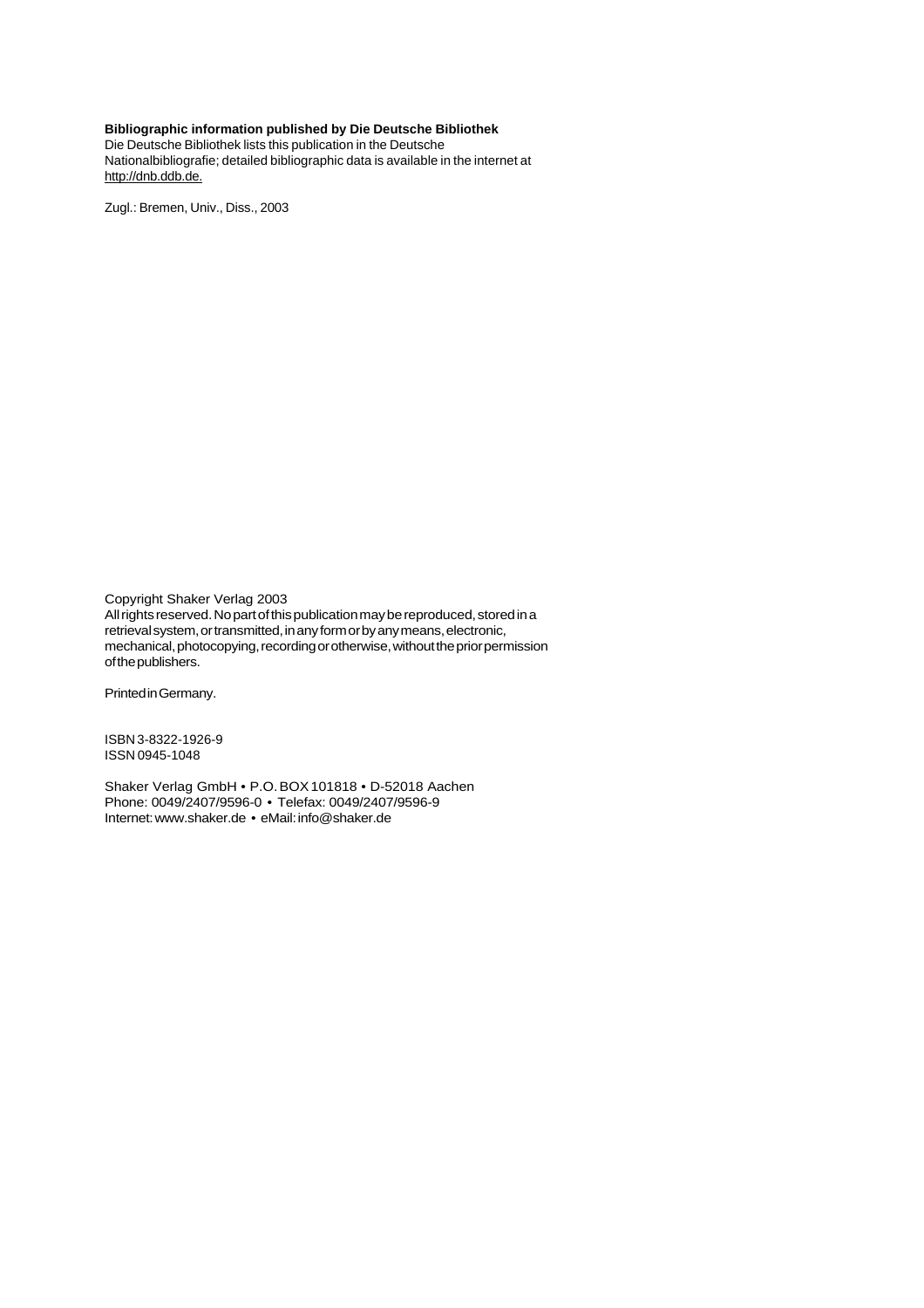# **CONTENTS.**

| Acknowledgements.                                      | vii<br>viii-xi |
|--------------------------------------------------------|----------------|
| <i>Abbreviations.</i>                                  |                |
| Map of West Africa.                                    | xii            |
| Map of Sierra Leone.                                   | xiii           |
| Dedication.                                            | xiv            |
| Chapter $1$ – Introduction and methodology of study.   | $1 - 22$       |
| 1.1 Introduction.                                      | $2 - 7$        |
| 1.2 Justification of study.                            | $7-9$          |
| 1.3 Objectives, assumptions and hypotheses             |                |
| of study.                                              | $10 - 12$      |
| 1.3.1 Objectives.                                      | $10 - 12$      |
| 1.3.2 Theoretical assumptions.                         | 11             |
| 1.3.3 Hypotheses.                                      | $11 - 12$      |
| 1.4 Scope and methodology of study.                    | $12 - 22$      |
| 1.4.1 Scope.                                           | 12             |
| 1.4.2 Methodology of study.                            | $12 - 22$      |
| 1.4.2.1 Data collection techniques.                    | 13             |
| 1.4.2.2 Sampling procedure.                            | $13-19$        |
| 1.4.2.3 Enterprise survey.                             | $19-20$        |
| 1.4.2.4 Secondary data.                                | 20             |
| 1.4.3 Data analyses.                                   | $20 - 22$      |
| Chapter $2$ – The Sierra Leone economy and development |                |
| strategies since independence.                         | $23 - 54$      |
| 2.0 Introduction.                                      | 24             |
| 2.1 Geography.                                         | $24 - 25$      |
| 2.2 Past economic development performance              |                |
| and experiences.                                       | $25 - 53$      |
| 2.2.1 Period I (Before the reform period).             | $26 - 27$      |
| 2.2.2 Period II (During the reform period).            | 28             |
| 2.2.3 Period III (Current economic situation).         | 28-53          |
| 2.2.3.1 Output and economic growth.                    | $30 - 34$      |
| 2.2.3.2 Exports, imports and balance of                |                |
| payments.                                              | 34-37          |
| 2.2.3.3 Government financial operations.               | 38-40          |
| 2.2.3.4 Prices and exchange rates.                     | 41-43          |
| 2.2.3.5 Debt situation and external reserves.          | $43 - 46$      |
| 2.2.3.6 External assistance.                           | 47-49          |
| 2.3 Constraints/experiences on past development        |                |
| efforts.                                               | 49-53          |
| 2.4 Current economic development situation.            | 53-54          |
| Chapter 3 – Poverty and unemployment in Sierra Leone.  | $55 - 112$     |
| 3.0 Introduction.                                      | 56             |
| Section 1: Poverty in Sierra Leone.                    | 57-92          |
| 3.1.1 Introduction.                                    | 57             |
| 3.1.2 Social indicators of poverty in Sierra Leone.    | 58-60          |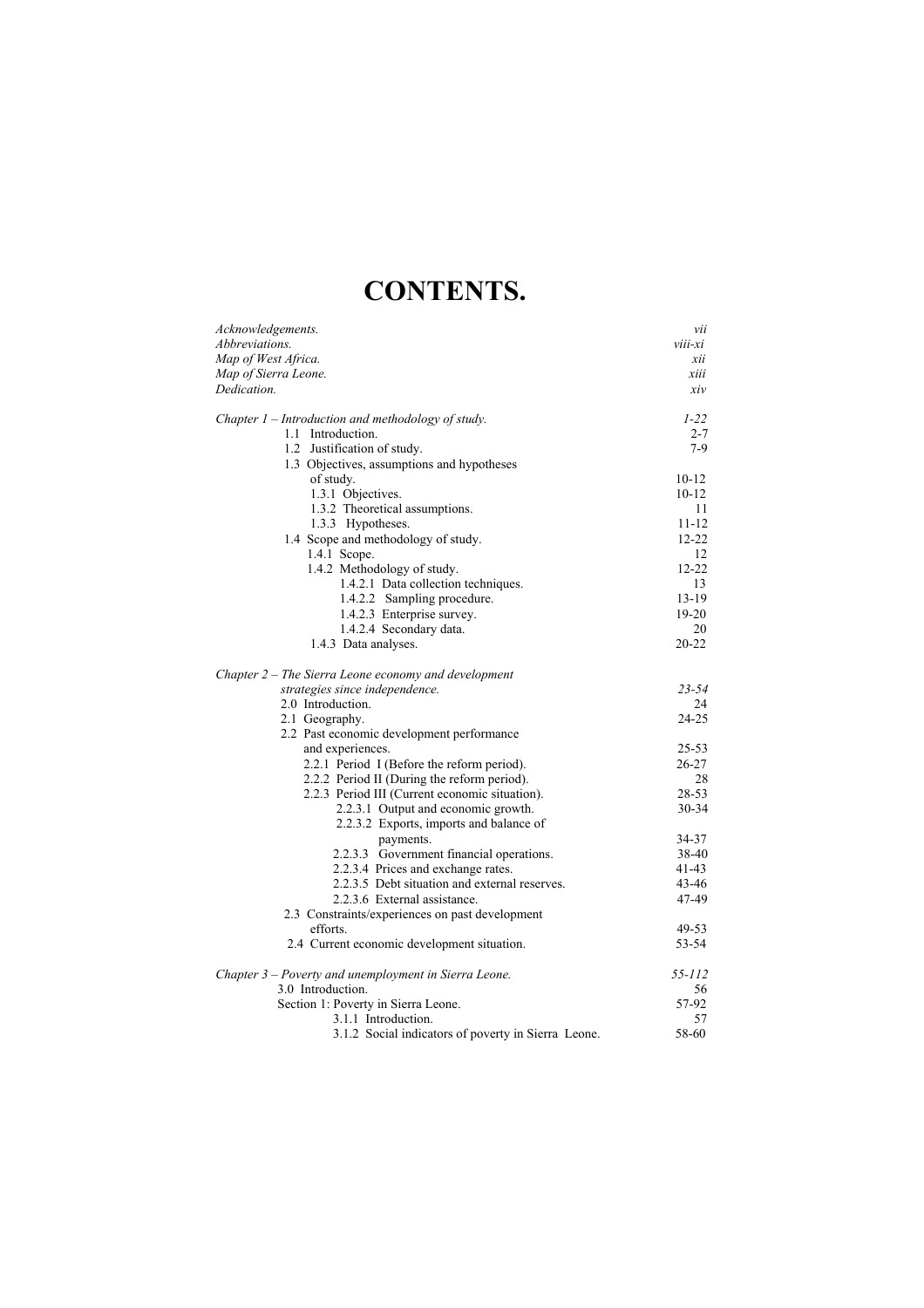| 11                                                              |           |
|-----------------------------------------------------------------|-----------|
| 3.1.3 Poverty and income inequality in Sierra Leone.            | 60-61     |
| 3.1.4 Measuring economic well being.                            | 61-71     |
| 3.1.4.1 Household income in Sierra Leone.                       | 61-66     |
| 3.1.4.1.1 Urban income.                                         | 62-64     |
| 3.1.4.1.2 Rural income.                                         | 64-66     |
| 3.1.4.2 Household expenditure.                                  | 66-68     |
| 3.1.4.2.1 Household expenditure by region.                      | 67-68     |
| 3.1.4.3 Household expenditure by income group.                  | 68-71     |
| 3.1.4.3.1 Changes in household expenditure.                     | 69-71     |
| 3.1.5 Aggregation of poverty in Sierra Leone.                   | 71-75     |
| 3.1.5.1 Poverty measures.                                       | $71 - 75$ |
| 3.1.6 Poverty profile.                                          | $75 - 81$ |
| 3.1.6.1 Poverty profile by area.                                | 75-76     |
| 3.1.6.2 Poverty by province.                                    | 76-79     |
| 3.1.7 Poverty brackets.                                         | 81-87     |
| 3.1.8 The causes of poverty in Sierra Leone.                    | 87-92     |
| Section 2: Unemployment in Sierra Leone.                        | 93-109    |
| 3.2.1 Introduction.                                             | 93-95     |
| 3.2.2 Sierra Leone's misplaced employment strategy              |           |
| after independence.                                             | 96-98     |
| 3.2.3 Labour force and the distribution of unemployment         |           |
| in Sierra Leone.                                                | 98-104    |
| 3.2.4 The labour market nexus in Sierra Leone.                  | 104-107   |
| 3.2.5 Linkage between poverty and unemployment                  |           |
| in Sierra Leone.                                                | 107-112   |
| Chapter 4 - Poverty alleviation strategies in Sierra Leone.     | 113-136   |
| 4.0 Introduction.                                               | 112       |
| Section 1: Implementation of poverty alleviation                |           |
| programmes in Sierra Leone.                                     | 113-117   |
| 4.1.1 Factors responsible for unsuccessful results.             | 113-117   |
| Section 2: Poverty alleviation projects over the past           |           |
| decades.                                                        | 118-121   |
| 4.2.1 Some successful ones.                                     | 118-121   |
| Section 3: Poverty alleviation strategies in Sierra Leone.      | 121-135   |
| 4.3.1 Introduction.                                             | 121       |
| 4.3.2 Theories.                                                 | 121-122   |
| 4.3.3 Link to poverty alleviation strategies.                   | 122-131   |
| 4.3.4 Structural adjustment and poverty alleviation             |           |
| in Sierra Leone.                                                | 131-136   |
| Chapter 5 - Small and medium scale enterprises in Sierra Leone. | 137-194   |
| 5.0 Introduction.                                               | 138       |
| 5.1 Africa' alternative development strategies related          |           |
| to SME <sub>s</sub> .                                           | 138-141   |
| 5.2 Concepts and theories on SMEs.                              | 141-147   |
| 5.3 SMEs definition in the Sierra Leone context.                | 147-149   |
| 5.4 Factors responsible for enterprise start-up.                | 149-154   |
| 5.5 African entrepreneurs and characteristics of small          |           |
| and medium scale enterprises.                                   | 154-178   |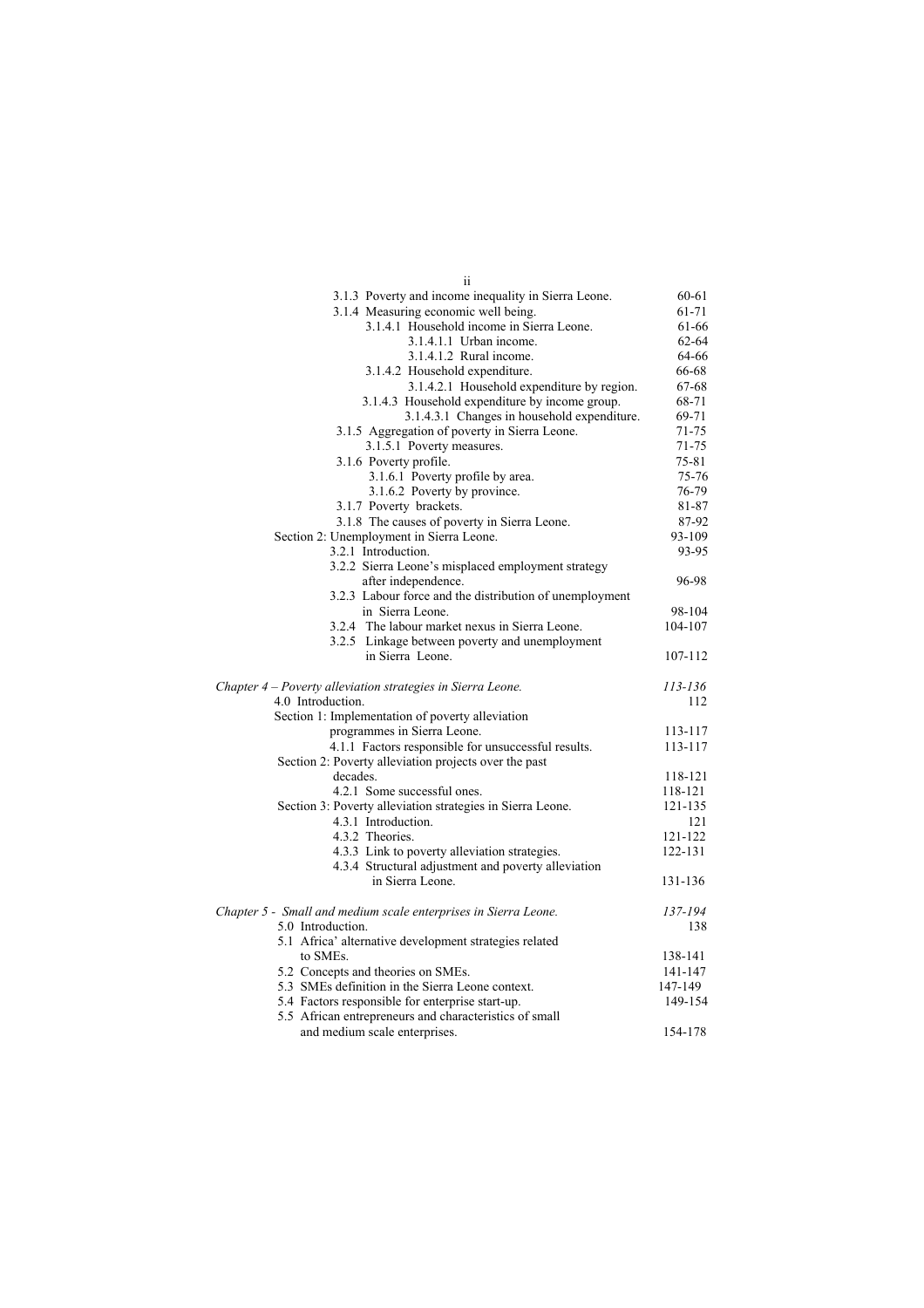| 111                                                                  |         |
|----------------------------------------------------------------------|---------|
| 5.5.1 Location and ownership of structure.                           | 154-157 |
| 5.5.2 The structure of SMEs market.                                  | 157-159 |
| 5.5.3 Sector concentration and gender.                               | 159-163 |
| 5.5.4 Employment scenario.                                           | 164-166 |
| 5.5.5 Education.                                                     | 166-168 |
| 5.5.6 Financial resources.                                           | 168-174 |
| 5.5.7 Business practices.                                            | 174-176 |
| 5.5.8 Regulatory framework.                                          | 176-178 |
| 5.6 Growth constraints (factors hindering the development            |         |
| of SMEs in Sierra Leone).                                            | 178-194 |
| 5.6.1 Access to capital.                                             | 179-182 |
| 5.6.2 Relationship with the government.                              | 183-185 |
| 5.6.3 Market and technology.                                         | 185-188 |
| 5.6.4 Enterprise linkages.                                           | 188-191 |
| 5.6.5 Other hindrances.                                              | 191-194 |
| Chapter $6$ – The contribution of small and medium scale enterprises |         |
| towards the national economy and alleviation of poverty              |         |
| in Sierra Leone.                                                     | 195-252 |
| 6.0 Introduction.                                                    | 196-197 |
| 6.1 The savings and investment scenario of small and                 |         |
| medium scale enterprises in Sierra Leone.                            | 197-213 |
| 6.1.1 The savings scene.                                             | 197-201 |
| 6.1.2 The investment scene.                                          | 201-210 |
| 6.1.3 Innovation and future investment goals.                        | 210-213 |
| 6.2 The employment and income aspects of SMEs in                     |         |
| Sierra Leone.                                                        | 213-239 |
| 6.2.1 The employment aspect.                                         | 213-221 |
| 6.2.2 The income aspect.                                             | 221-239 |
| 6.2.2.1 SMEs and payment of salaries.                                | 222-226 |
| 6.2.2.2 SMEs returns and profits.                                    | 226-239 |
| 6.2.2.2.1 Revenue and profits.                                       | 227-239 |
| 6.2.2.2.1.1 Total revenue.                                           | 227-231 |
| 6.2.2.2.1.2 Profit level and net profit.                             | 231-233 |
| 6.2.2.2.1.2.1 Total cost.                                            | 231-232 |
| 6.2.2.2.1.2.2 Expenditures.                                          | 232-233 |
| 6.2.2.2.1.2.3 Overall net profit.                                    | 233     |
| 6.2.2.2.1.3 Sector net profit.                                       | 234-235 |
| 6.2.2.2.1.4 Enterprise net profit.                                   | 235-237 |
| 6.2.3 Contribution to the Gross National Product.                    | 239-243 |
| 6.2.4 Microeconomic theory of the firm.                              | 243-247 |
| 6.2.5 Summary of findings on the income aspect.                      | 247-249 |
| 6.2.6 Determining sector relative efficiency.                        | 249-252 |
| Chapter 7 – Poverty dynamics and small and medium scale enterprises; |         |
| and determinants of successful entrepreneurship in Sierra            |         |
| Leone.                                                               | 253-298 |
| 7.0 Introduction.                                                    | 254     |
| 7.1 Actors in the SMEs sphere in Sierra Leone.                       | 254-263 |
| 7.1.1 The Social Action and Poverty Alleviation                      |         |
|                                                                      |         |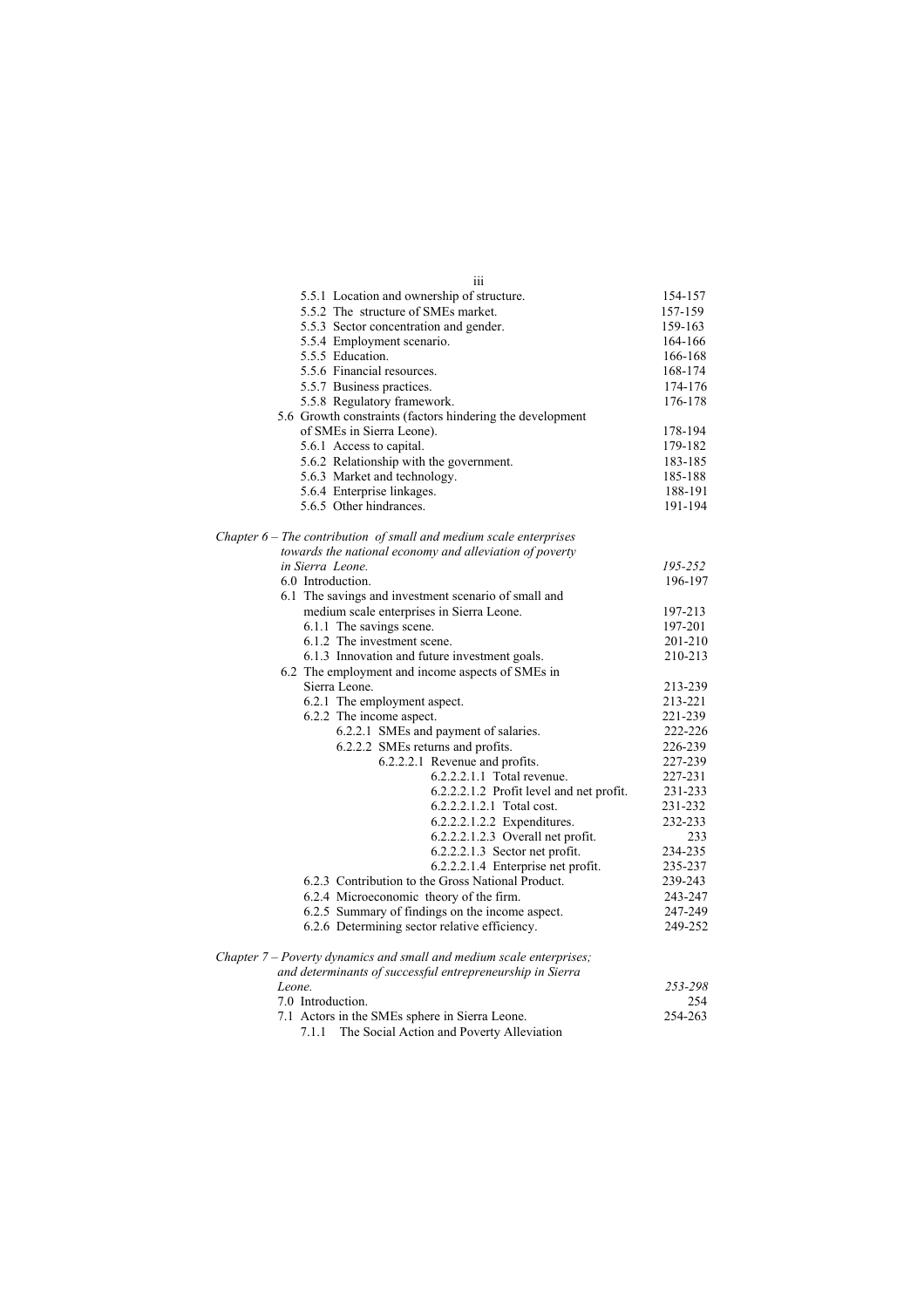| iv                                                                     |         |
|------------------------------------------------------------------------|---------|
| Unit (SAPA).                                                           | 254-256 |
| 7.1.2<br>The Sierra Leone Export Development and                       |         |
| Investment Company (SLEDIC).                                           | 256-257 |
| The National Industrial Development and<br>7.1.3                       |         |
| Finance Organisation (NIDFO).                                          | 257-258 |
| 7.1.4<br>The Ministry of Development and Economic                      |         |
| Planning (MODEP).                                                      | 258-260 |
| The National Commission for Social Action.<br>7.1.5                    | 260     |
| The Sierra Leone Opportunities Industrialisation<br>7.1.5              |         |
| Centre (SLOIC).                                                        | 261     |
| 7.1.6 The Non-governmental Organisations (NGOs).                       | 262-263 |
| 7.2 Reactions of some entrepreneurs/beneficiaries to                   |         |
| Government poverty alleviation programmes on                           |         |
| SMEs promotion in Sierra Leone.                                        | 263-264 |
| 7.2.1 Trade sector.                                                    | 264-265 |
| 7.2.2 Restaurant and Bars sector.                                      | 265     |
| 7.2.3 Service sector.                                                  | 265-266 |
| 7.2.4 Manufacturing sector.                                            | 266     |
| 7.3 Self organisation and Networking of SMEs in Sierra                 |         |
| Leone.                                                                 | 268-272 |
| 7.4 Poverty dynamics and SMEs development in Sierra                    |         |
| Leone.                                                                 | 272-288 |
| 7.4.1 Working poor?                                                    | 273-276 |
| 7.4.2 Consumption by the poor?                                         | 276-277 |
| 7.4.3 Relationship between poverty dynamics and                        |         |
| Small scale industrialisation.                                         | 278-282 |
| 7.4.4 Role of the State and NGOs.                                      | 282-285 |
| 7.4.5 SMEs future prospects.                                           | 285-288 |
| 7.5 Determinants of successful entrepreneurship in                     |         |
| Sierra Leone.                                                          | 288-293 |
| 7.5.1 Contributors to the concept of entrepreneurship.                 | 288-293 |
| 7.5.1.1 The early thought on entrepreneurship.                         | 289     |
| 7.5.1.2 The classical school on entrepreneurship.                      | 289-290 |
| 7.5.1.3 The neoclassical school on entrepreneurship.                   | 290-291 |
| 7.5.1.3.1 Alfred Marshall.                                             | 290     |
| 7.5.1.3.2 Joseph Schumpeter.                                           | 290-291 |
| 7.5.1.3.3 Frank Knight.                                                | 291-292 |
| 7.5.1.3.4 Isreal Kirzner.                                              | 292-293 |
| 7.5.2 Translating theoretical determinants into                        |         |
| empirical determinants of successful                                   |         |
| entrepreneurship in Sierra Leone.                                      | 293-298 |
| 7.5.2.1 Comparing characteristics of classic                           |         |
| theories to empirical research results.                                | 293-298 |
|                                                                        |         |
| Chapter $8$ – Strategies and policy interventions for small and medium |         |
| scale enterprises development and New Agenda for Action                |         |
| in Sierra Leone.                                                       | 299-320 |
| Introduction.<br>8.0                                                   | 300     |
| 8.1<br>Strategies and policy interventions for SMEs                    |         |
| development in Sierra Leone.                                           | 300-316 |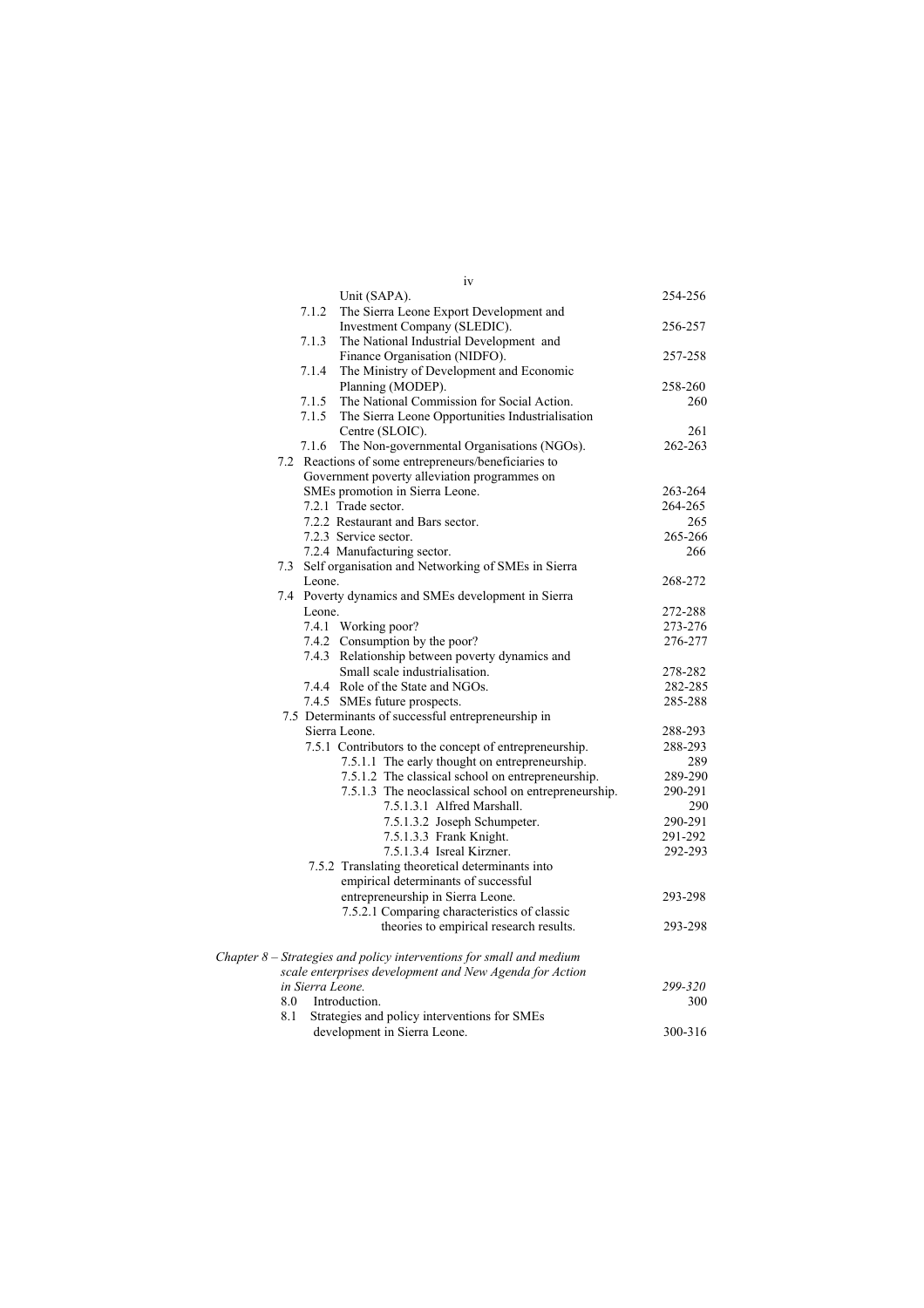| V                                                                          |             |
|----------------------------------------------------------------------------|-------------|
| 8.1.1 Macroeconomic framework and an                                       |             |
| enabling environment.                                                      | 301-304     |
| 8.1.2 Access to financial resources.                                       | 304-307     |
| 8.1.3 The encouragement of clusters and                                    |             |
| collective efficiency.                                                     | 307-309     |
| Human resources development.<br>8.1.4                                      | 309-311     |
| 8.1.5 Policy coherence and private-public                                  |             |
| sector dialogue.                                                           | 311-313     |
| 8.1.6 Support to female entrepreneurs.                                     | 313-314     |
| 8.1.7 NGOs and donor intervention.                                         | 314         |
| 8.2 New Agenda for Action in Sierra Leone.                                 | 316-320     |
| 8.2.1 Commitment to policy implementation.                                 | 316         |
| 8.2.2 Conflict prevention.                                                 | 317         |
| 8.2.3 Private sector participation.                                        | 317         |
| 8.2.4. External agencies and NGOs.                                         | 317-318     |
| 8.2.5 Resettlement and rehabilitation                                      |             |
| programmes.                                                                | 318-319     |
| Development of small and medium<br>8.2.6                                   |             |
| scale enterprises.                                                         | 319         |
|                                                                            |             |
| Chapter 9 – Conclusions and Recommendations.                               | $321 - 336$ |
| 9.0 Introduction.                                                          | 322-324     |
| 9.1 Conclusions.                                                           | 324-332     |
| 9.2 Recommendations.                                                       | 333-336     |
|                                                                            |             |
| List of graphs:                                                            |             |
| i. Graph 2.1 – Trends of GDP and GNP per capita growth rates               |             |
| of the Sierra Leone economy $(1970/74 - 1990/2000)$ .                      | 33          |
| ii. Graph 2.2 - Trends of the structure of demand of the Sierra Leone      |             |
| economy (1990-2000).                                                       | 33          |
| iii. Graph 2.3 – Export and import trends of the Sierra Leone              |             |
| economy from $1990 - 2000$ .                                               | 37          |
| iv. Graph 2.4 – Trends of the central government finances of the           |             |
| Sierra Leone economy from 1990 to 1999.                                    | 40          |
| v. Graph 2.5 - Average annual percentage growth rate inflation trend       |             |
| of the Sierra Leone economy between 1990 and 2000.                         | 41          |
| vi. Graph 2.6 – Official and parallel exchange rates of the Sierra Leone   |             |
| economy between 1990 and 2000.                                             | 43          |
| vii. Graph 2.7 - Trend of the total external debt (including long term and |             |
| IMF credit) of the Sierra Leone economy between 1990                       |             |
| and 2000.                                                                  | 45          |
| viii. Graph 2.8 - Trend of the gross international reserves of the Sierra  |             |
| Leone economy between 1990 and 2000.                                       | 46          |
| ix. Graph 2.9 – Trend of the aid dependency of the Sierra Leone economy    |             |
| between 1990 and 2000.                                                     | 48          |
| x. Graph $3.1$ – Average wage trend in the public and private sectors.     | 64          |
| xi. Graph 3.2 – Rural and urban poverty in Sierra Leone (1989/1990).       | 75          |
| xii. Graph 3.3 - Regional headcount poverty contribution to national       |             |
| poverty in Sierra Leone (1989/1990).                                       | 78          |